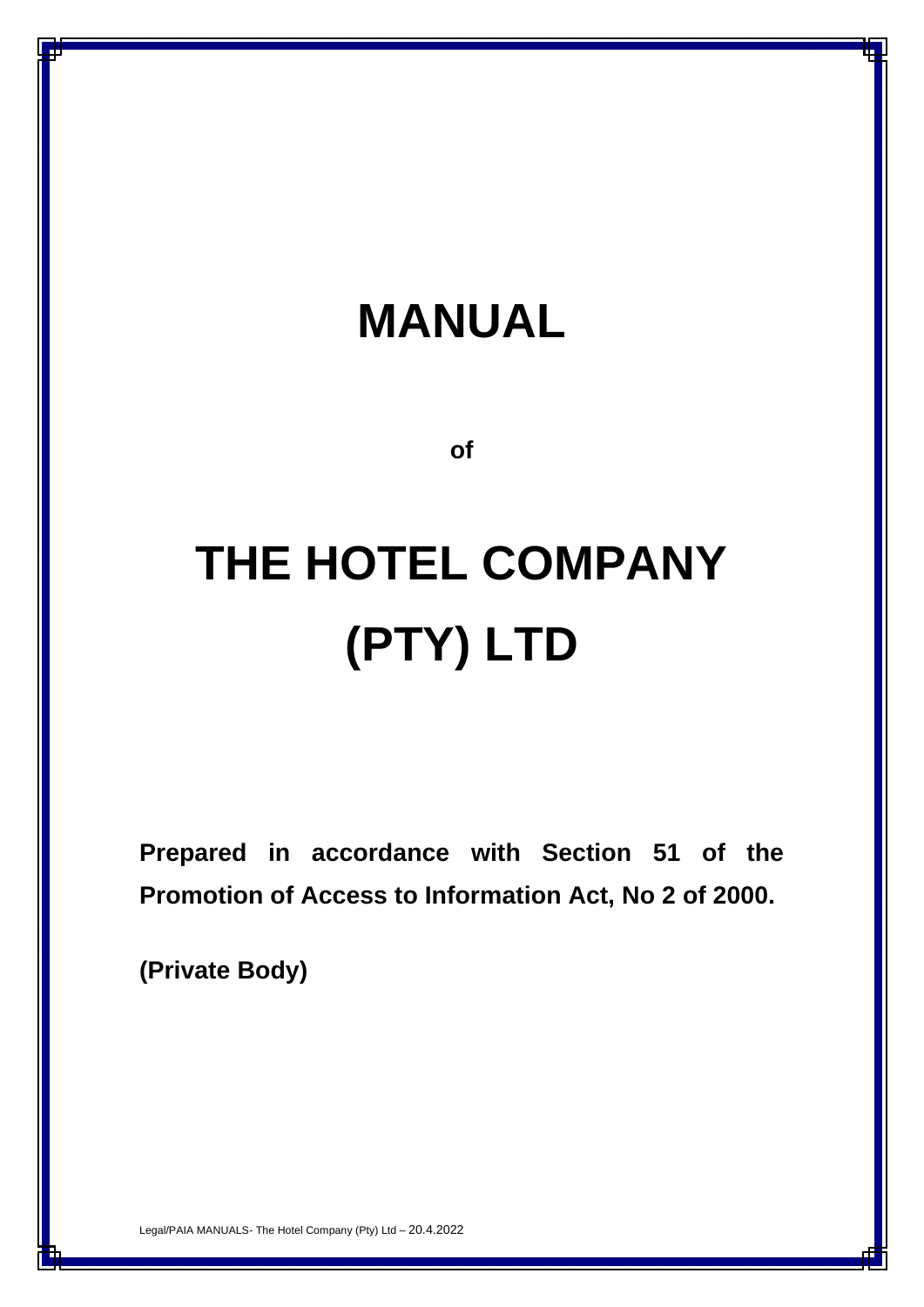## **1 INTRODUCTION**

1.1 The Promotion of Access to Information Act, No 2 of 2000 ("*the Act*") was enacted on 3 February 2000, giving effect to the constitutional right of access to any information held by the State and any information that is held by another person and that is required for the exercise or protection of any rights. Where a request is made in terms of the Act, the body to whom the request is made is obliged to release the information, **except where the Act expressly provides that the information may or must not be released**. The Act sets out the requisite procedural issues attached to such request.

## **1.2 PURPOSE OF THE MANUAL:**

In order to promote effective governance of private bodies, it is necessary to ensure that everyone is empowered and educated to understand their rights in terms of the Act in order for them to exercise their rights in relation to public and private bodies.

Section 9 of the Act however recognises that such right to access to information cannot be unlimited and should be subject to justifiable limitations, including, but not limited to:

- Limitations aimed at the reasonable protection of privacy;
- Commercial confidentiality; and
- Effective, efficient and good governance;

and in a manner which balances that right with any other rights, including such rights contained in the Bill of Rights in the Constitution.

Wherever reference is made to *"Private Body"* in this manual, it will refer to The Hotel Company (Pty) Ltd a private body which operates as a general trading company.

Wherever reference is made to a "document" or "record", it shall include such documents or records that are stored on a computer or in any form of electronic format (precedent included).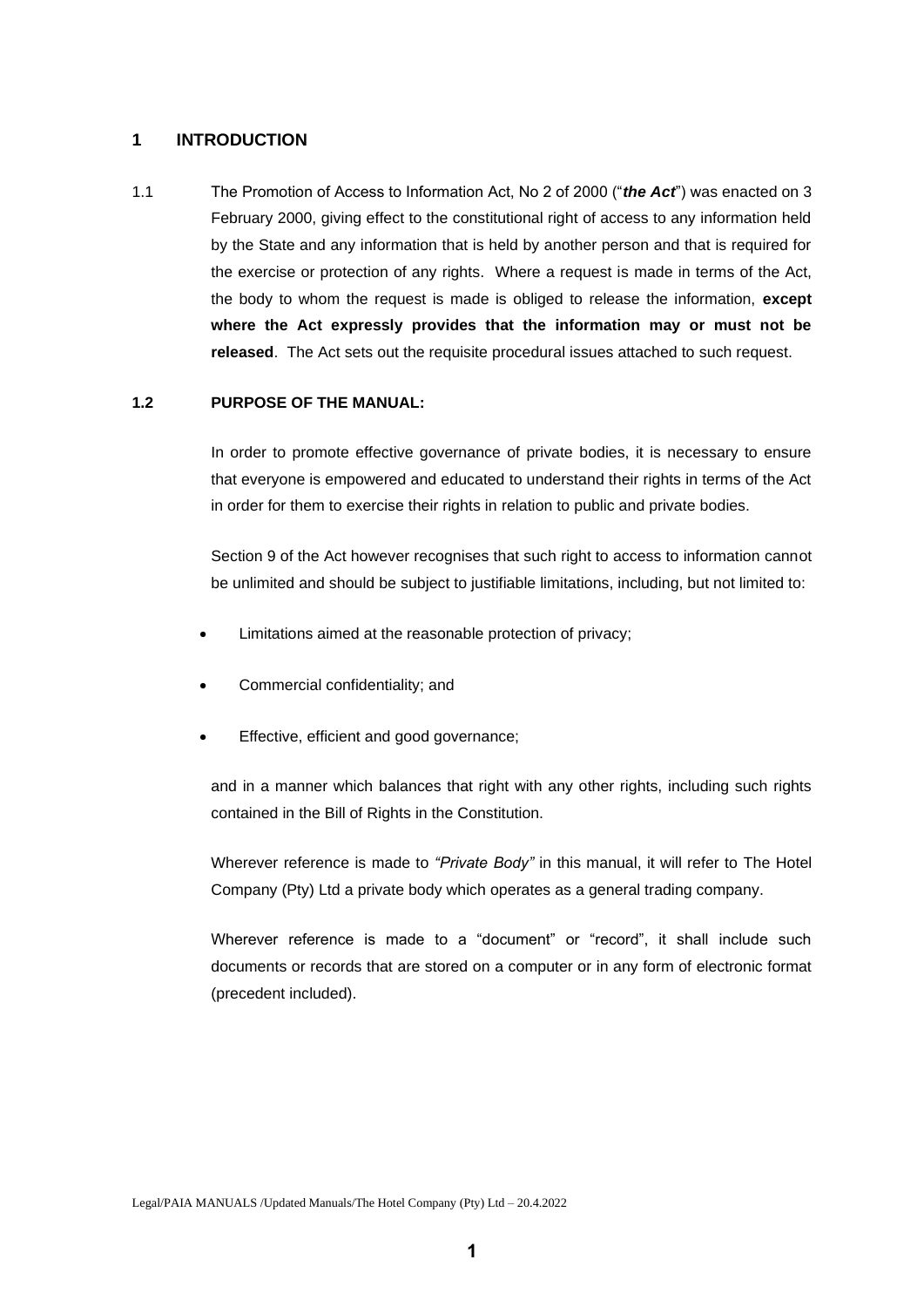## **PART I**

## **2 CONTACT DETAILS**

#### **2.1 Information Officer: Renee Dente**

Postal address: P O Box 50001, Waterfront, 8002

Physical address: V&A Waterfront Head Office, 19 Dock Road, V&A Waterfront, Cape Town

Tel: (021) 408 7500

Fax: (021) 408 7505

Email address: [rdente@waterfront.co.za](mailto:rdente@waterfront.co.za)

## **Chief Executive Officer: David Green**

Postal address: P O Box 50001, Waterfront, 8002

Physical address: V&A Waterfront Head Office, 19 Dock Road, V&A Waterfront, Cape Town

Tel: (021) 408 7500

Fax: (021) 408 7505

Email address: [dgreen@waterfront.co.za](mailto:dgreen@waterfront.co.za)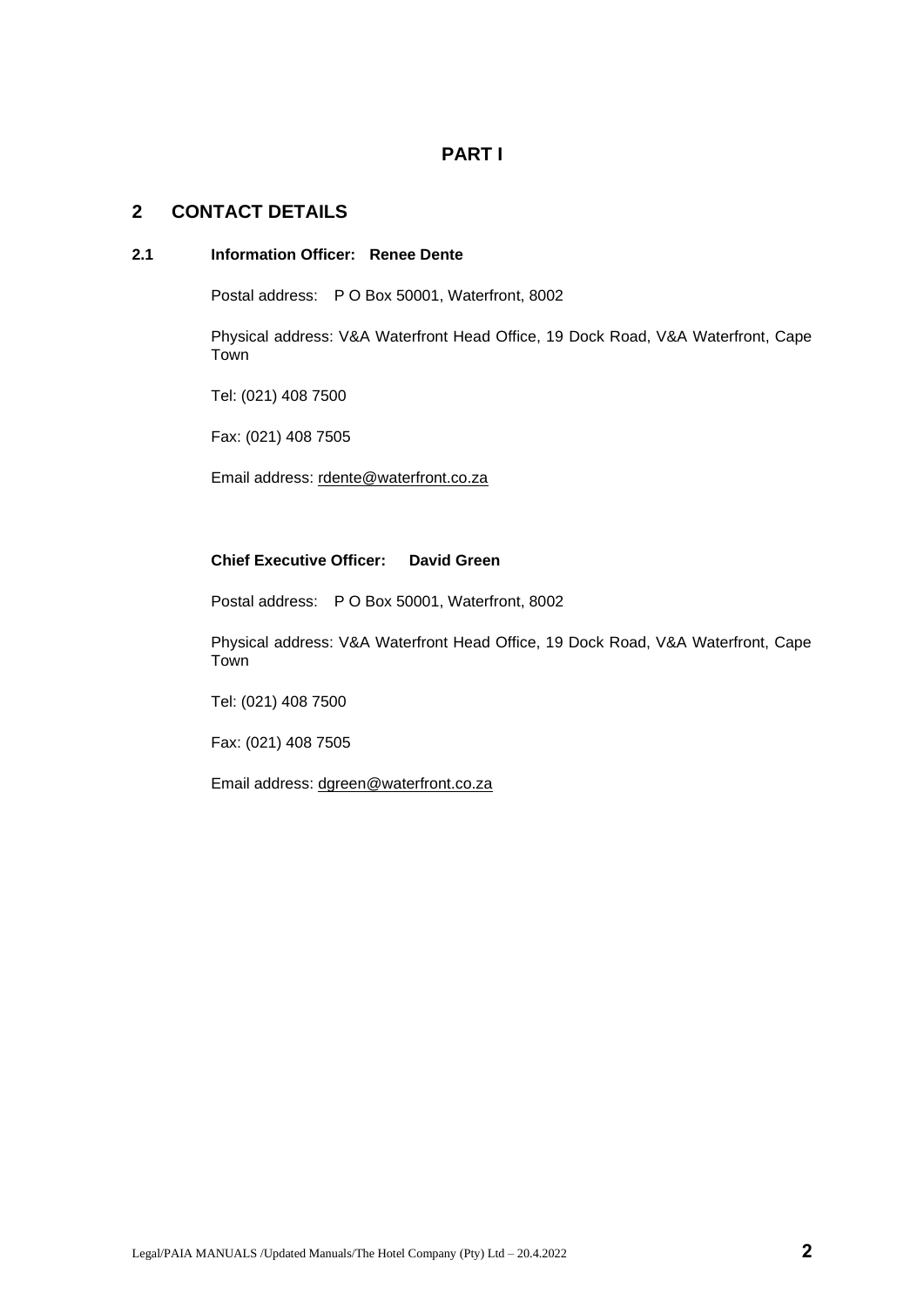## **PART II**

## **3 GUIDE ON HOW TO USE PAIA AND HOW TO OBTAIN ACCESS TO THE GUIDE**

| 3.1     | The Information Regulator has, in terms of section 10(1) of PAIA, as amended, updated<br>and made available a Guide on how to use PAIA ("Guide"), in an easily comprehensible<br>form and manner, as may reasonably be required by a person who wishes to exercise<br>any right contemplated in PAIA and POPIA. |
|---------|-----------------------------------------------------------------------------------------------------------------------------------------------------------------------------------------------------------------------------------------------------------------------------------------------------------------|
| 3.2     | The Guide is available in each of the official languages and in braille.                                                                                                                                                                                                                                        |
| 3.3     | The aforesaid Guide contains the description of-                                                                                                                                                                                                                                                                |
| 3.3.1   | the objects of PAIA and POPIA;                                                                                                                                                                                                                                                                                  |
| 3.3.2   | the postal and street address, phone and fax number and, if available, electronic<br>mail address of-                                                                                                                                                                                                           |
| 3.3.2.1 | the Information Officer of every public body, and                                                                                                                                                                                                                                                               |
| 3.3.2.2 | every Deputy Information Officer of every public and private body<br>designated in terms of section 17(1) of PAIA and section 56 of POPIA;                                                                                                                                                                      |
| 3.3.3   | the manner and form of a request for-                                                                                                                                                                                                                                                                           |
| 3.3.3.1 | access to a record of a public body contemplated in section 11of PAIA; and                                                                                                                                                                                                                                      |
| 3.3.3.2 | access to a record of a private body contemplated in section 50 of PAIA;                                                                                                                                                                                                                                        |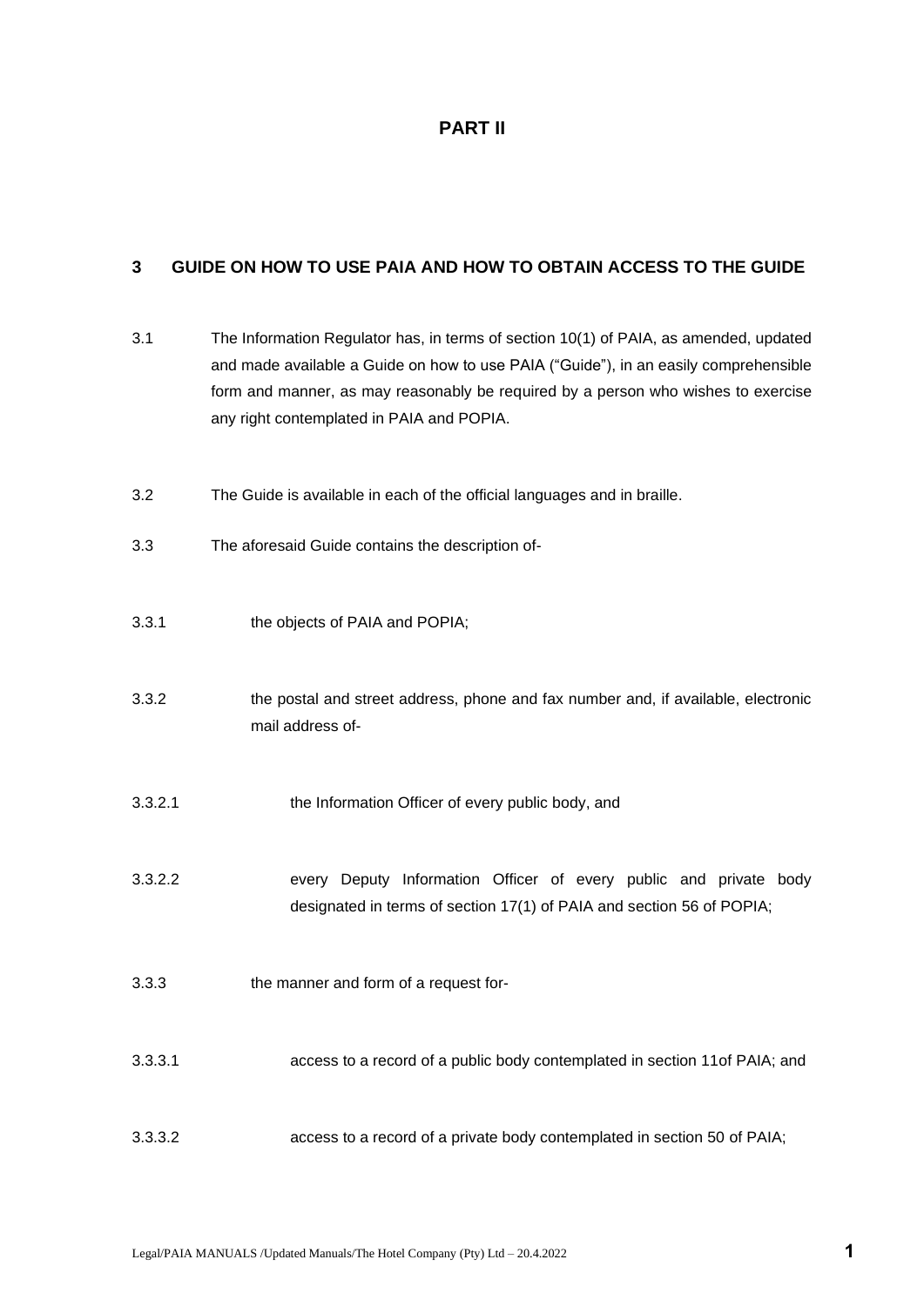|         | POPIA;                                                                                                                                                                                                      |
|---------|-------------------------------------------------------------------------------------------------------------------------------------------------------------------------------------------------------------|
| 3.3.5   | the assistance available from the Regulator in terms of PAIA and POPIA;                                                                                                                                     |
| 3.3.6   | all remedies in law available regarding an act or failure to act in respect of a right<br>or duty conferred or imposed by PAIA and POPIA, including the manner of<br>lodging-                               |
| 3.3.6.1 | an internal appeal;                                                                                                                                                                                         |
| 3.3.6.2 | a complaint to the Regulator; and                                                                                                                                                                           |
| 3.3.6.3 | an application with a court against a decision by the information officer of a<br>public body, a decision on internal appeal or a decision by the Regulator or<br>a decision of the head of a private body; |
| 3.3.7   | the provisions of sections 14 and 51 of PAIA requiring a public body and private<br>body, respectively, to compile a manual, and how to obtain access to a manual;                                          |
| 3.3.8   | the provisions of sections 15 and 52 of PAIA providing for the voluntary<br>disclosure of categories of records by a public body and private body,<br>respectively;                                         |
| 3.3.9   | the notices issued in terms of sections 22 and 54 of PAIA regarding fees to be<br>paid in relation to requests for access; and                                                                              |
| 3.3.10  | the regulations made in terms of section 92 of PAIA.                                                                                                                                                        |
| 3.4     | Members of the public can inspect or make copies of the Guide from the offices of the<br>and private bodies, including the effice of the Dequision during permal weeking                                    |

3.3.4 the assistance available from the IO of a public body in terms of PAIA and

public and private bodies, including the office of the Regulator, during normal working hours.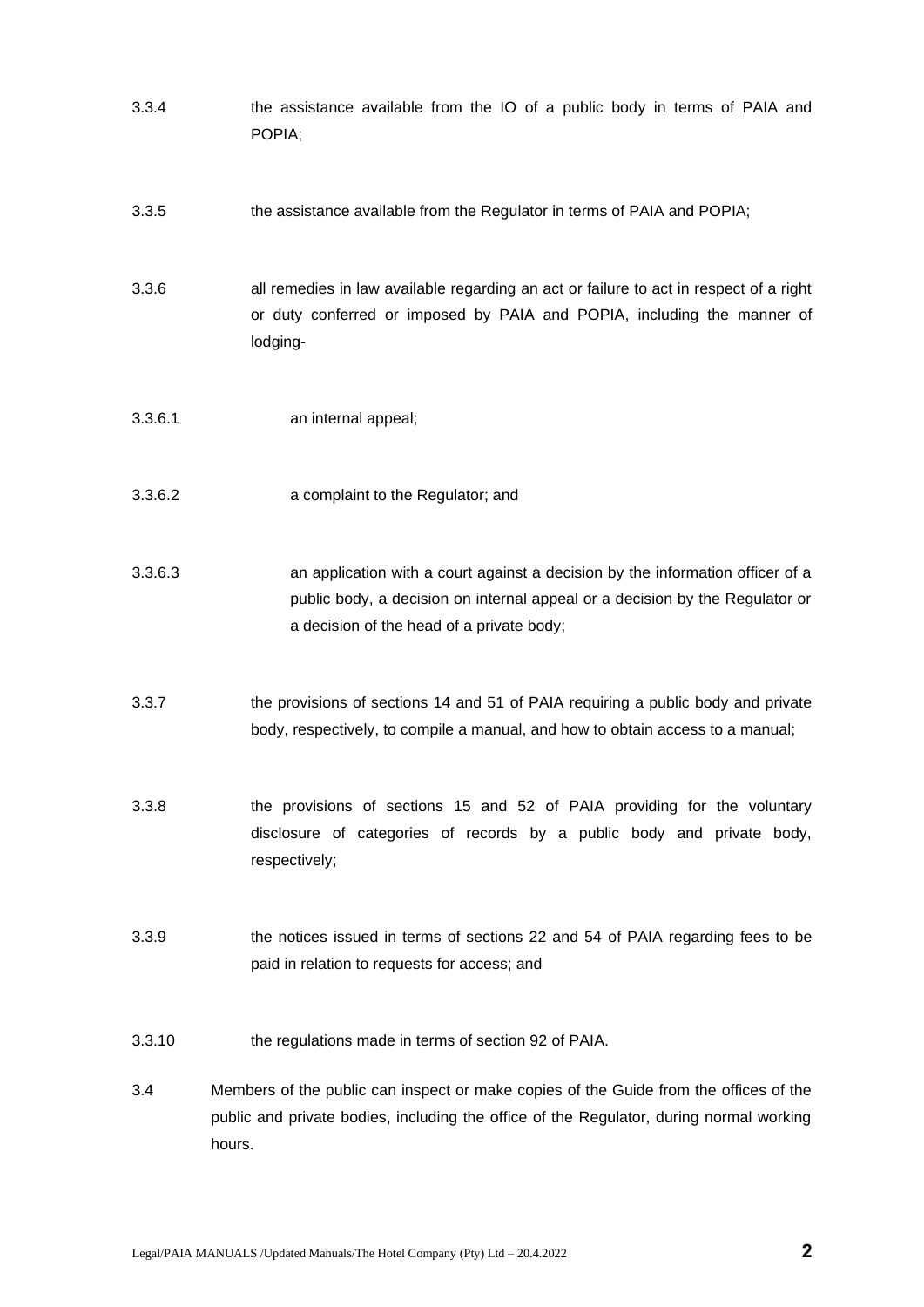- 3.5 The Guide can also be obtained-
- 3.5.1 upon request to the Information Officer;
- 3.5.2 from the website of the Regulator [\(https://www.justice.gov.za/inforeg/\)](https://www.justice.gov.za/inforeg/).
- 3.6 A copy of the Guide is also available in the following three official languages, for public inspection during normal office hours-
- 3.6.1 English;
- 3.6.2 Afrikaans; and
- 3.6.3 IsiZulu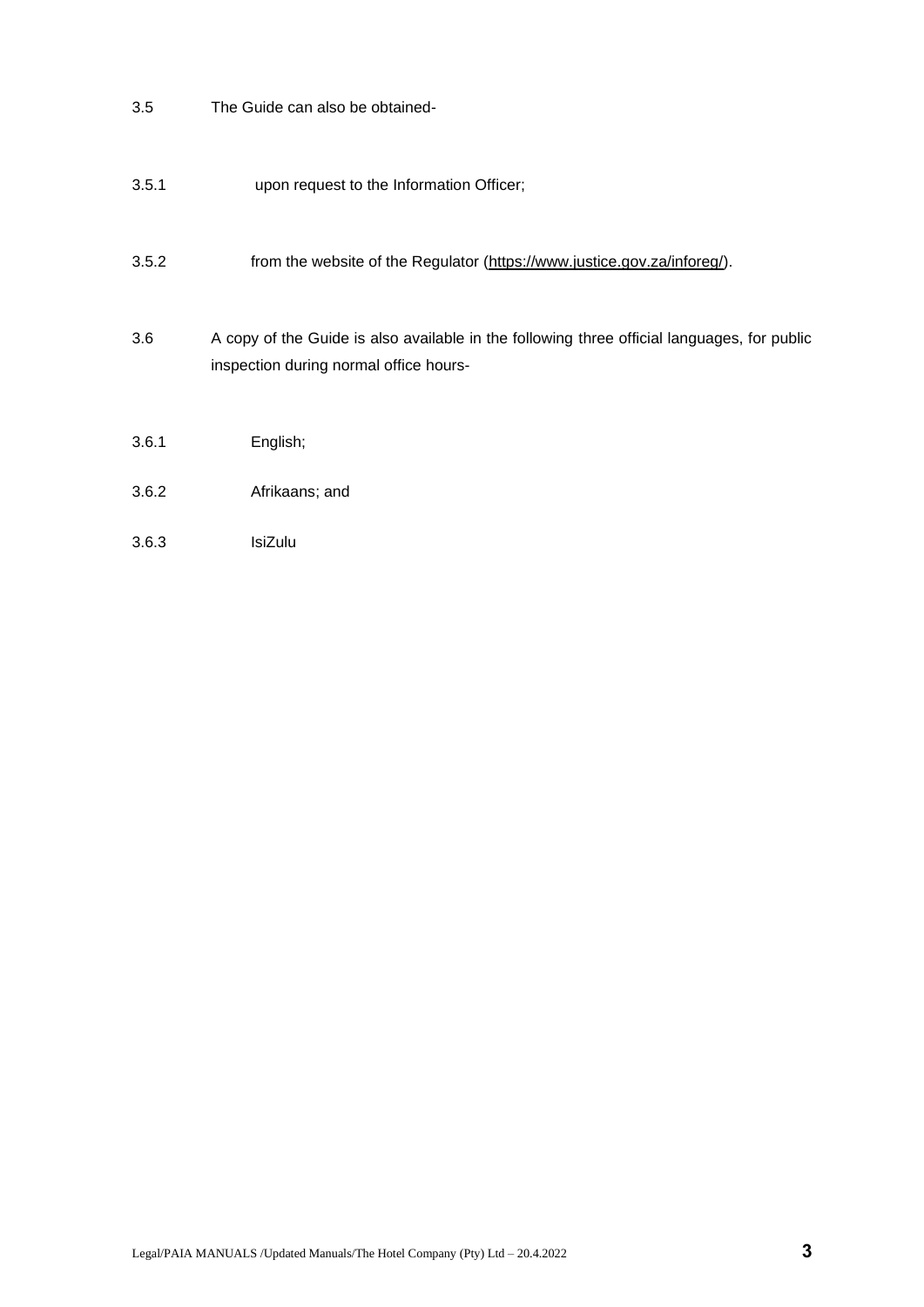## **PART III**

## **4 GROUNDS FOR REFUSAL OF ACCESS TO RECORDS**

The main grounds for the Private Body to refuse a request for information relates to the -

- 4.1 mandatory protection of the privacy of a third party who is a natural person, which would involve the unreasonable disclosure of personal information of that natural person;
- 4.2 mandatory protection of the commercial information of a third party, if the record contains –
- 4.2.1 trade secrets or any other such intellectual property of that third party;
- 4.2.2 financial, commercial, scientific or technical information which disclosure could likely cause harm to the financial or commercial interests of that third party;
- 4.2.3 information disclosed in confidence by a third party to the Private Body, if the disclosure could put that third party at a disadvantage in present or future negotiations and/or commercial competition;
- 4.3 mandatory protection of confidential information of third parties if it is protected in terms of any agreement or legislation;
- 4.4 mandatory protection of the safety of individuals and the protection of property;
- 4.5 mandatory protection of records which would be regarded as privileged in legal proceedings;
- 4.6 the commercial activities of the Private Body, which may include –
- 4.6.1 trade secrets or any other such intellectual property of the Private Body;
- 4.6.2 financial, commercial, scientific or technical information which disclosure of could likely cause harm to the financial or commercial interests of the Private Body;
- 4.6.3 information which, if disclosed could put the Private Body at a disadvantage in present or future negotiations and/or commercial competition;
- 4.6.4 a computer program which is owned by the Private Body, and which is protected by copyright.
- 4.7 the research information of the Private Body or a third party, if its disclosure would disclose the identity of the Private Body, the researcher or the subject matter of the research and would place the research at a disadvantage;
- 4.8 Requests for information that are clearly frivolous or vexatious, or which involve an unreasonable diversion of resources shall be refused.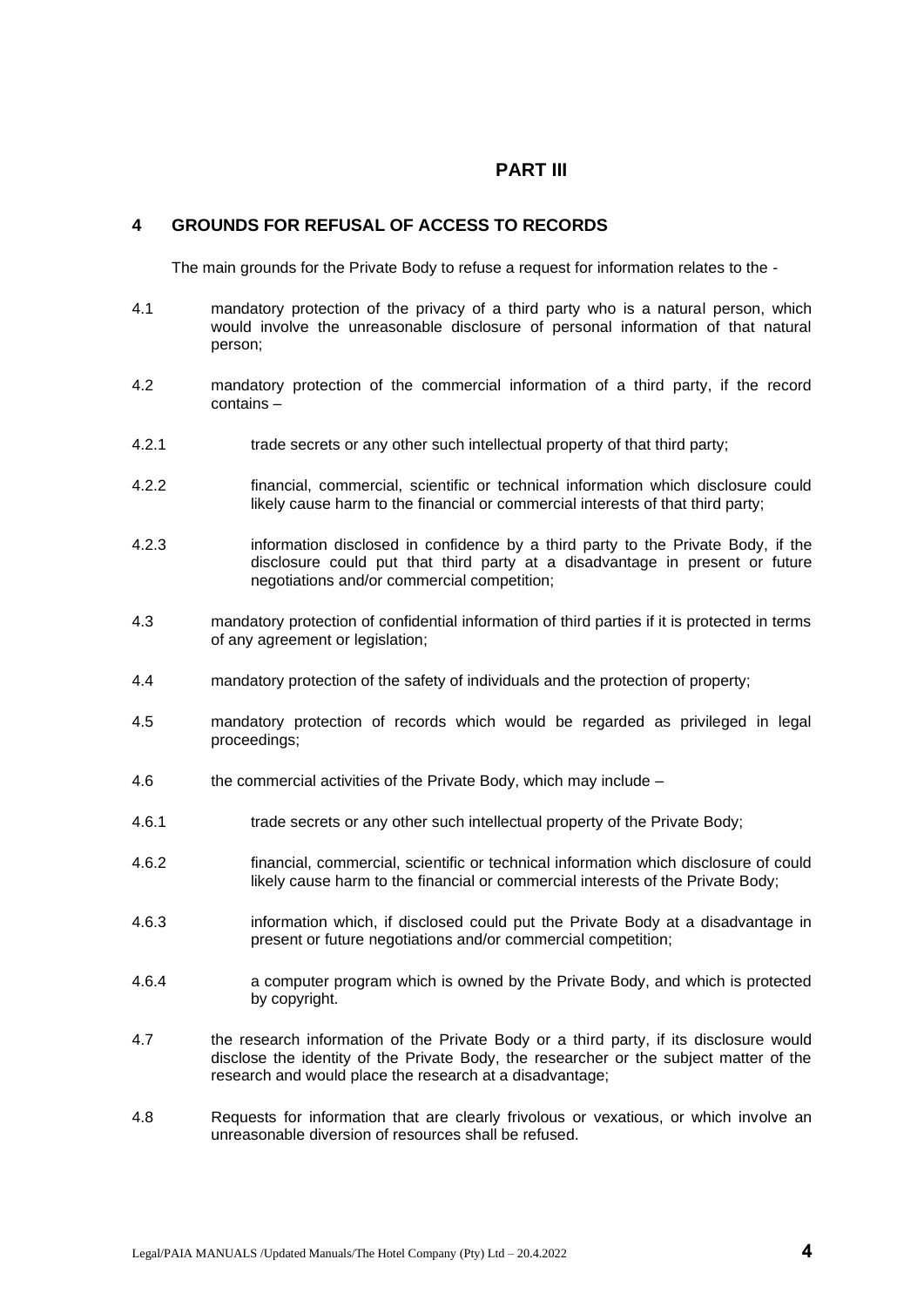## **5 REMEDIES AVAILABLE WHEN A PRIVATE BODY REFUSES A REQUEST FOR INFORMATION**

#### **5.1 INTERNAL REMEDIES**

The Private Body does not have an internal appeal procedure. As such, the decision made by the information officer is final, and requesters will have to exercise such external remedies at their disposal if the request for information is refused, and the requester is not satisfied with the answer supplied by the information officer.

## **5.2 EXTERNAL REMEDIES**

A requester that is dissatisfied with an information officer's refusal to disclose information may, within 180 days of notification of the decision, lodge a complaint with the Information regulator on the prescribed form which can be found at <https://www.justice.gov.za/inforeg/docs.html> or apply to the relevant Court for relief

A third party dissatisfied with an information officer's decision not to grant a request for information, may within 180 days of notification of the decision, lodge a complaint with the Information regulator on the prescribed form which can be found at https://www.justice.gov.za/inforeg/docs.html or apply to a Court for relief. For purposes of the Act, the Courts that have jurisdiction over these applications are the Constitutional Court, the High Court or any other court with similar status.

## **6 REQUEST PROCEDURE**

- 6.1 The requester must comply with all the procedural requirements contained in the Act relating to the request for access to a record.
- 6.2 The requester must complete the prescribed form enclosed herewith in **Appendix 1**, and submit same as well as payment of a request fee and a deposit, if applicable to the Information Officer at the postal or physical address, fax number or electronic mail address as stated in 2.1 above.
- 6.3 The prescribed form must be filled in with enough particularity to at least enable the Information Officer to identify –
- 6.3.1 The record or records requested;
- 6.3.2 The identity of the requester,
- 6.3.3 Which form of access is required, if the request is granted;
- 6.3.4 The postal address or fax number of the requester.
- 6.4 The requester must state that he/she requires the information in order to exercise or protect a right, and clearly state what the nature of the right is so to be exercised or protected. In addition, the requester must clearly specify why the record is necessary to exercise or protect such a right.
- 6.5 The Private Body will process the request within 30 days, unless the requester has stated special reasons which would satisfy the Information officer that circumstances dictate that the above time periods not be complied with.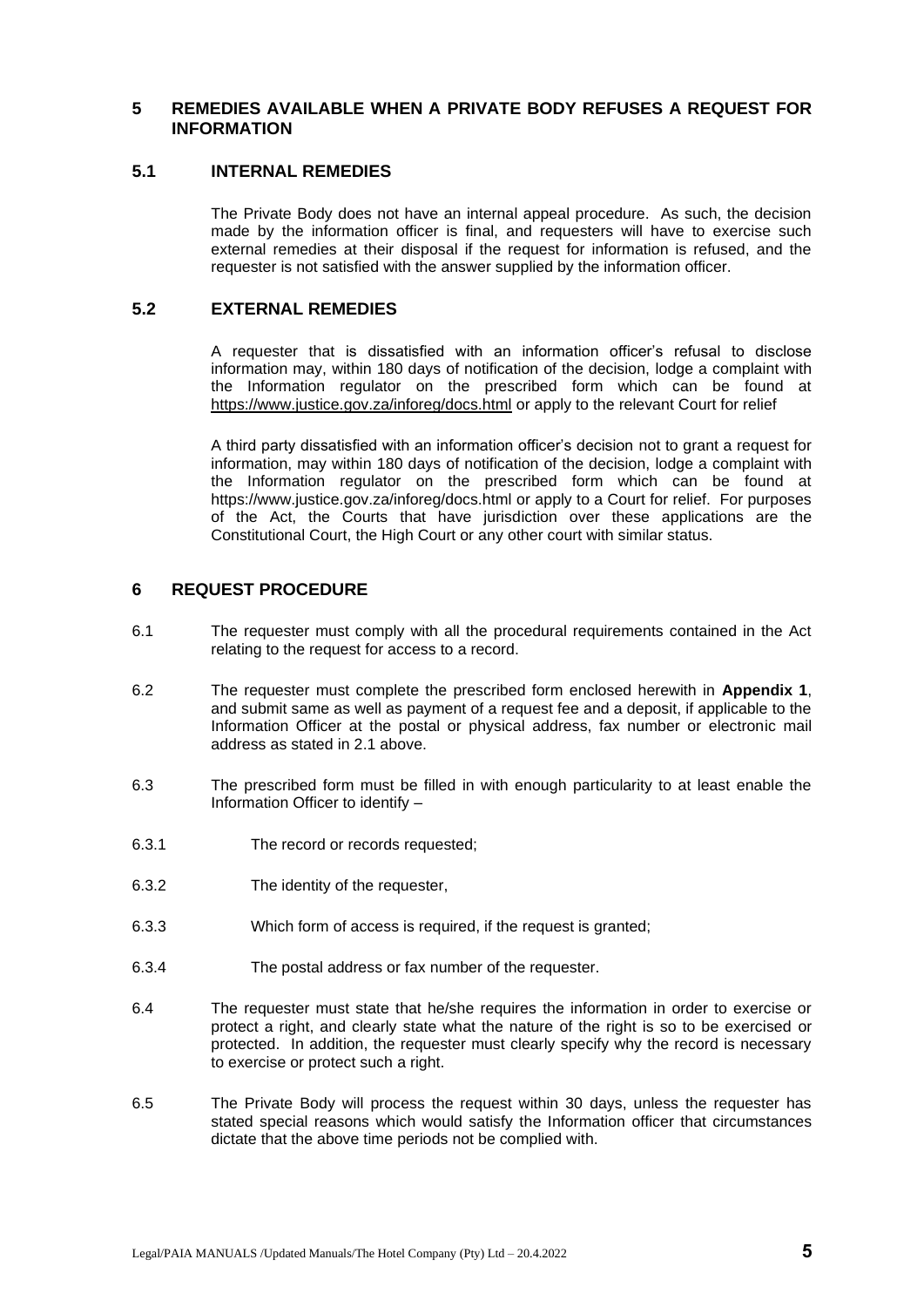- 6.6 The requester shall be informed whether access granted or denied. If, in addition, the requester requires the reasons for the decision in any other manner, he/she must state the manner and the particulars so required.
- 6.7 If a request is made on behalf of another person, then the requester must submit proof of the capacity in which the requester is making the request to the reasonable satisfaction of the information officer.
- 6.8 If an individual is unable to complete the prescribed form because of illiteracy or disability, such a person may make the request orally.
- 6.9 The requester must pay the prescribed fee, before any further processing can take place.

## **7 ACCESS TO RECORDS HELD BY THE PRIVATE BODY**

- 7.1 Records held by the Private Body may be accessed by requests only once the prerequisite requirements for access have been met.
- 7.2 A requester is any person making a request for access to a record of the Private Body. There are two types of requesters:

## **7.2.1 PERSONAL REQUESTER**

- 7.2.1.1 A personal requester is a requester who is seeking access to a record containing personal information about the requester.
- 7.2.1.2 The Private Body will voluntarily provide the requested information or give access to any record with regard to the requester's personal information. The prescribed fee for reproduction of the information requested will be charged.

## **7.2.2 OTHER REQUESTER**

7.2.2.1 This requester (other than a personal requester) is entitled to request access to information on third parties. However, the Private Body is not obliged to voluntarily grant access. The requester must fulfil the prerequisite requirements for access in terms of the Act, including the payment of a request and access fee (if applicable).

## **8 FEES**

- 8.1 The Act provides for two types of fees, namely:
- 8.1.1 A request fee, which will be a standard fee; and
- 8.1.2 An access fee, which must be calculated by taking into account reproduction costs, search and preparation time and cost, as well as postal costs.
- 8.2 When the request is received by the Information Officer, such officer shall by notice require the requester, other than a personal requester, to pay the prescribed request fee (if any), before any further processing of the request.
- 8.3 If the search for the record has been made and the preparation of the record for disclosure, including arrangement to make it available in the requested form, requires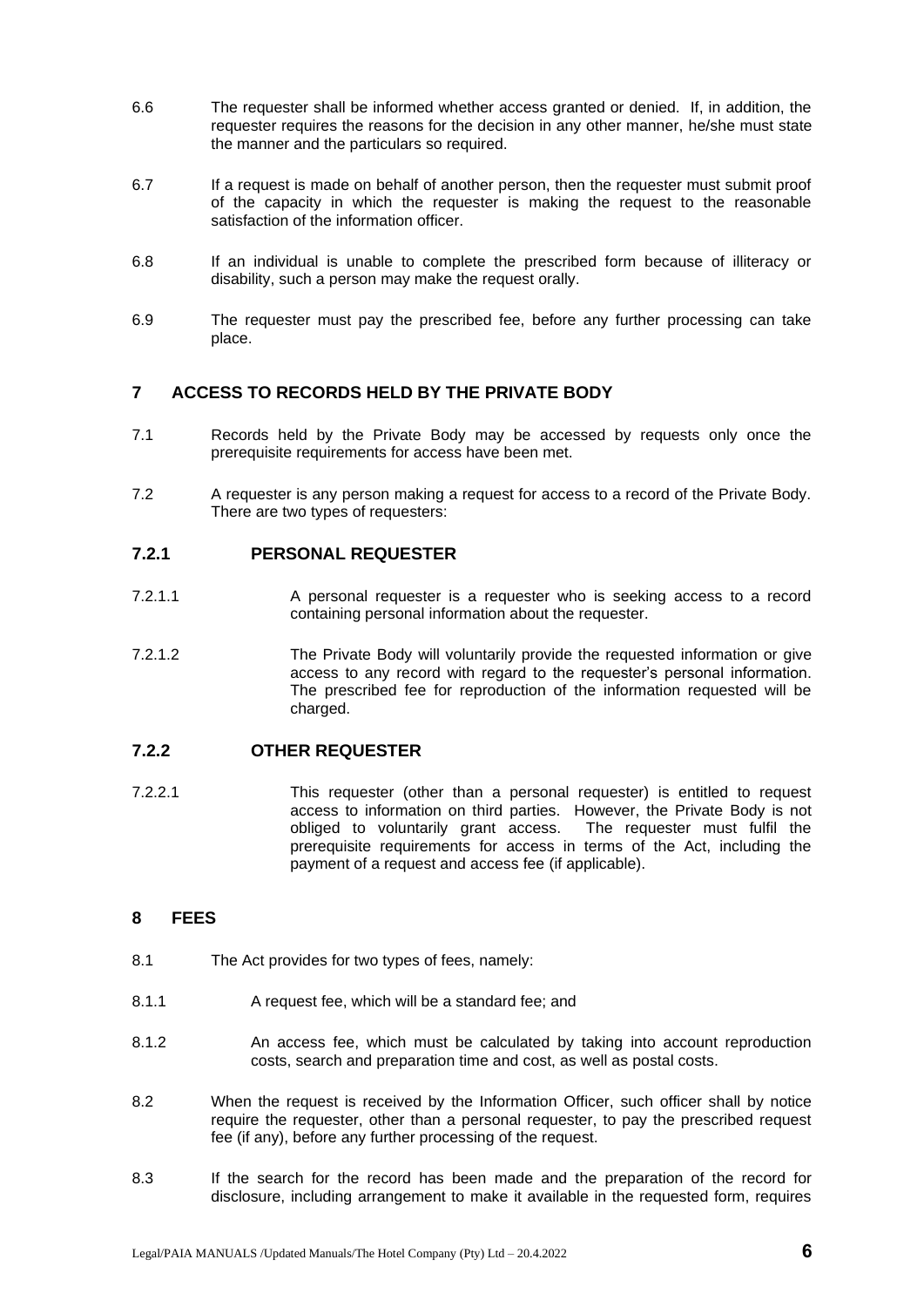more than the hours prescribed in the regulations for this purpose, the information officer shall notify the requester to pay as a deposit the prescribed portion of the Access fee which would be payable if the request is granted.

- 8.4 The information officer shall withhold a record until the requester has paid the fees as indicated in **Appendix 2.**
- 8.5 A requester whose request for access to a record has been granted, must pay an access fee for reproduction and for search and preparation, and for any time reasonably required in excess of the prescribed hours to search for and prepare the record for disclosure including making arrangements to make it available in the request form.
- 8.6 If a deposit has been paid in respect of a request for access, which is refused, then the information officer concerned must repay the deposit to the requester.

## **9 DECISION**

- 9.1 The Private Body will, within 30 days of receipt of the request, decide whether to grant or decline the request and give notice with reasons (if required) to that effect.
- 9.2 The 30 day period with which the Private Body has to decide whether to grant or refuse the request, may be extended for a further period of not more than thirty days if the request is for a large amount of information, or the request requires a search for information held at another office of the Private Body and the information cannot reasonably be obtained within the original 30 day period. The Private Body will notify the requester in writing should an extension be sought.

## **10 PROCESSING OF PERSONAL INFORMATION**

10.1 Purpose of Processing Personal Information

The V&A processes information for the following purposes:

- 10.1.1 to verify identity;
- 10.1.2 to perform credit and criminal checks;
- 10.1.3 to assess whether it will enter into an offer to lease and/or lease agreement with a potential tenant or an event, supply or service agreement as the case may be (where applicable);
- 10.1.4 to contact tenants/service providers regarding matters related to tenancy or the supply of goods or services;
- 10.1.5 to maintain a technical and account history of dealings with the V&A;

10.2 to comply with –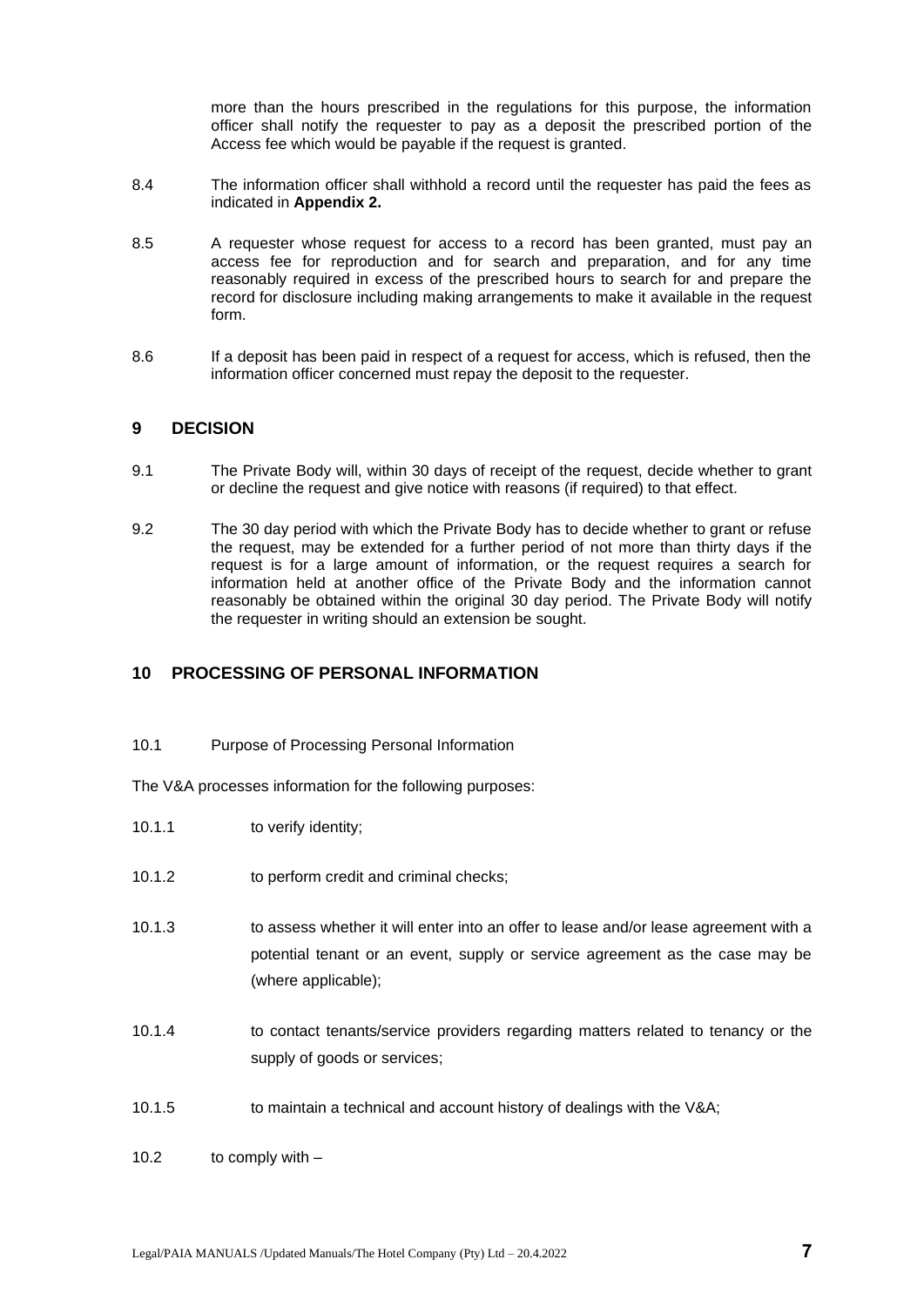| 10.2.1 | any obligations imposed by law;                                                                     |
|--------|-----------------------------------------------------------------------------------------------------|
| 10.2.2 | orders, directions or requests from any court, authority or government body; or                     |
| 10.2.3 | any of its obligations in terms of an offer to lease and/or lease agreement, as the<br>case may be; |
| 10.2.4 | to enforce legislation concerning the collection of revenue;                                        |
| 10.2.5 | for reporting purposes;                                                                             |
| 10.2.6 | for the conduct of proceedings in any court or tribunal;                                            |
| 10.2.7 | to pursue any other legitimate interest of the V&A.                                                 |

## **10.3 Description of the categories of Data Subjects and of the information or categories of information relating thereto**

| <b>Categories of Data</b><br><b>Subjects</b> | Personal Information that may be processed                                                                                                                                                                   |  |  |  |  |  |
|----------------------------------------------|--------------------------------------------------------------------------------------------------------------------------------------------------------------------------------------------------------------|--|--|--|--|--|
| Tenants/Clients                              | Natural persons: ID number, information required for<br>FICA compliance, contact details, physical and postal<br>address, nationality, gender                                                                |  |  |  |  |  |
|                                              | Legal persons: Entity name, registration number,<br>VAT number, contact details for representative<br>persons, FICA documentation, authorised<br>signatories, founding documents, TAX related<br>information |  |  |  |  |  |
|                                              | Foreign Persons: Names, contact details, passport<br>details, physical and postal address,                                                                                                                   |  |  |  |  |  |
| <b>Service Providers</b>                     | Entity name, registration number, income tax number,                                                                                                                                                         |  |  |  |  |  |
|                                              | tax information, contact details, FICA documentation,                                                                                                                                                        |  |  |  |  |  |
|                                              | B-BBEE certificates, invoices, TAX related information                                                                                                                                                       |  |  |  |  |  |
| Employees                                    | ID number, contact details, physical and postal                                                                                                                                                              |  |  |  |  |  |
|                                              | address, date of birth, age, marital status, race,                                                                                                                                                           |  |  |  |  |  |
|                                              | employment history, criminal/background checks,                                                                                                                                                              |  |  |  |  |  |
|                                              | fingerprints, CVs, education history, banking details,                                                                                                                                                       |  |  |  |  |  |
|                                              | income tax reference number, remuneration and                                                                                                                                                                |  |  |  |  |  |
|                                              | benefit information (including medical aid, pension/                                                                                                                                                         |  |  |  |  |  |
|                                              | provident fund information), details related to employee                                                                                                                                                     |  |  |  |  |  |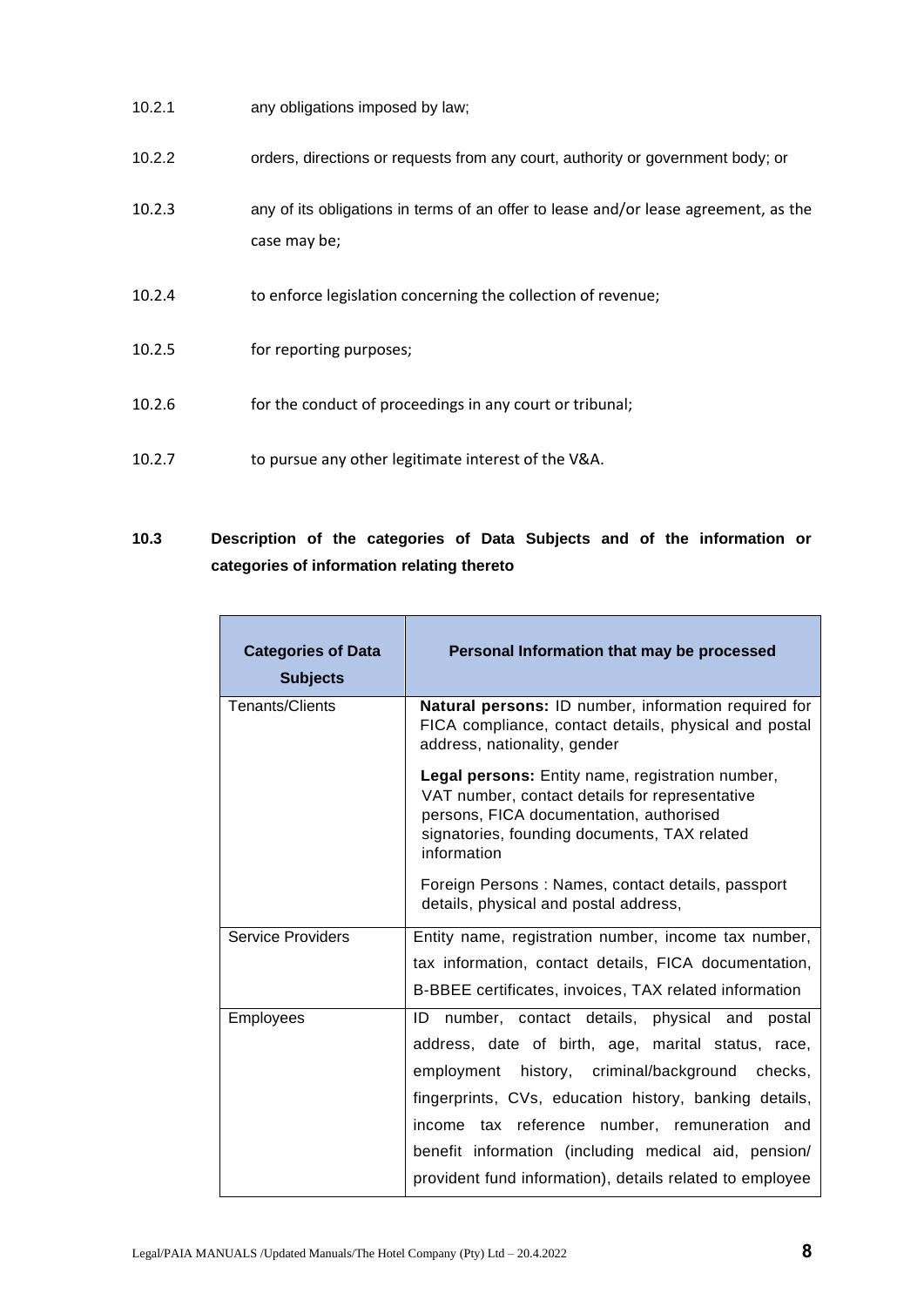| <b>Categories of Data</b><br><b>Subjects</b> | Personal Information that may be processed              |
|----------------------------------------------|---------------------------------------------------------|
|                                              | performance, disciplinary procedures, employee          |
|                                              | disability information, employee provident fund         |
|                                              | information, employee contracts, employee               |
|                                              | performance records, payroll records, electronic access |
|                                              | records, physical access records, health and safety     |
|                                              | records, training records, employment history, time and |
|                                              | attendance records                                      |

| l Directors    |  |                                 |  | and   Name, surname, ID numbers, other information as |  |
|----------------|--|---------------------------------|--|-------------------------------------------------------|--|
| l shareholders |  | required for reporting purposes |  |                                                       |  |

| Website visitors |                  | Name, email address, credit card details (where    |  |  |
|------------------|------------------|----------------------------------------------------|--|--|
|                  |                  | applicable) and telephone number                   |  |  |
| <b>Visitors</b>  |                  | Physical access records, electronic access records |  |  |
|                  | and CCTV records |                                                    |  |  |

## **10.4 General description of Information Security Measures to be implemented by the responsible party to ensure the confidentiality, integrity and availability of the information**

- 10.4.1 The V&A and all employees must ensure that the records housing the Personal Information will be kept secure and that appropriate measures and safeguards are in place to prevent any unauthorised access, disclosure and/or loss of such Personal Information.
- 10.4.2 The V&A shall ensure that -
- 10.4.2.1 password changes are in line with industry good practice are enforced and guidance shall be given to its Employees on password strength;
- 10.4.2.2 all mobile computers (i.e laptops) are password protected. All other mobile devices (eg. tablets, ipads and cellphones) making use of the V&A Network Services must be password protected and registered with the V&A's IT department.
- 10.4.2.3 all systems have inbuilt access virus and malware scanning and that systems are checked daily for updates to antivirus signatures;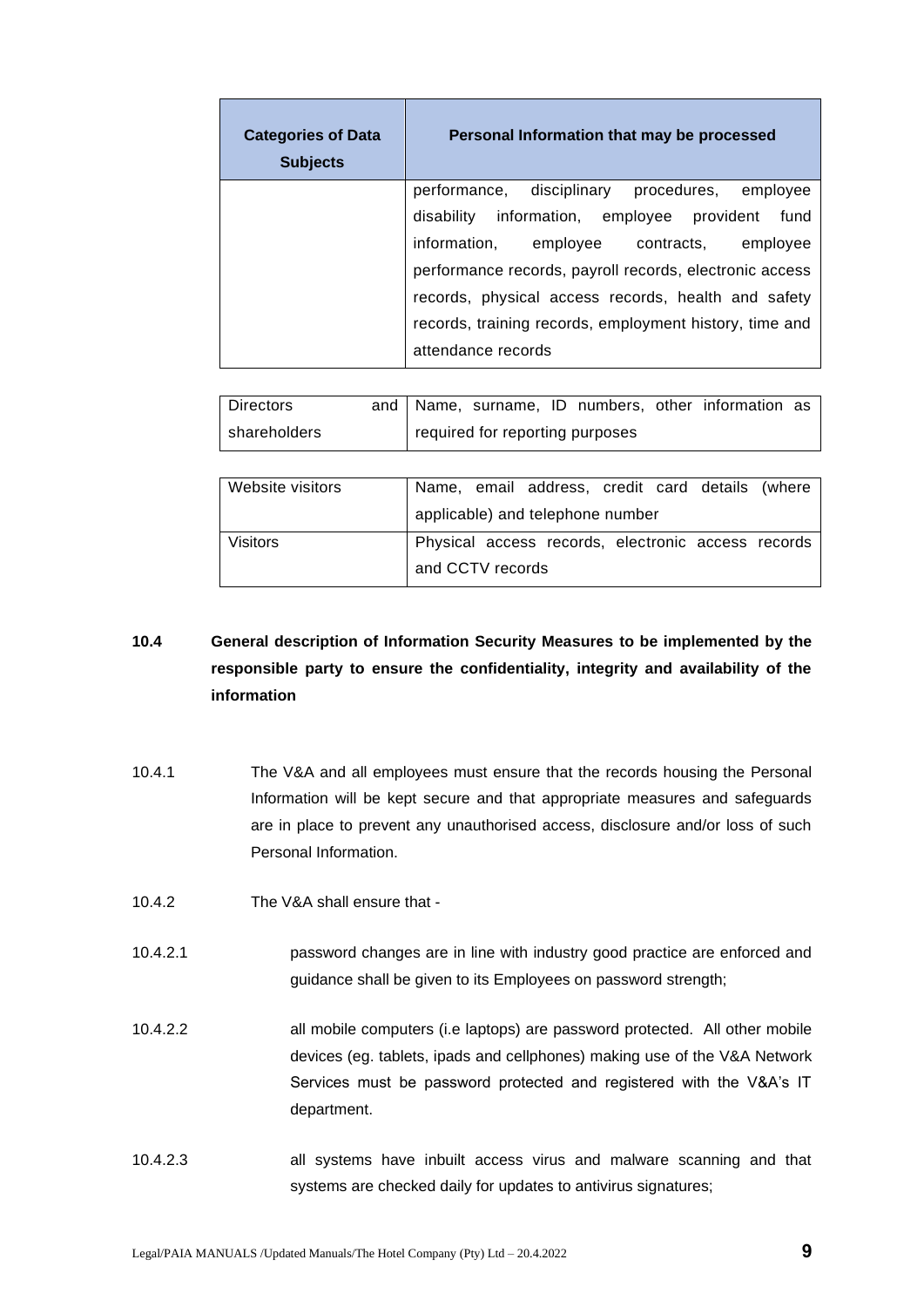- 10.4.2.4 all virus infections shall be logged to a central management server and that a virus response process shall be in place to ensure that infections are dealt with appropriately;
- 10.4.2.5 the use of a multi-layered firewall design shall be in place to protect its internal network systems;
- 10.4.2.6 it takes regular back-ups of Personal Information on its network systems and keep such back-ups in a secure facility;
- 10.4.2.7 access to its servers via privileged administration accounts shall be strictly limited and audited and that access to servers shall be based on the minimum access rights required;
- 10.4.2.8 its servers shall be secured within data centres by implementing adequate physical security measures and ensuring availability;
- 10.4.2.9 it employs secure screen savers;
- 10.4.2.10 its equipment on which Personal Information is contained is –
- 10.4.2.10.1 protected to reduce the risks from environmental threats and hazards, power interruptions and any other disruption that is reasonably foreseeable; and
- 10.4.2.10.2 shall be correctly maintained to ensure its continued availability and integrity;
- 10.4.2.11 electronic storage media (eg. external hard drive, flash drive, CD, DVD) which no longer needs to be retained is handed to the V&A IT department so that it can be disposed of through a secure destruction process whereby the information stored on the media can no longer be retrievable.

## **11 AVAILABILITY OF THE MANUAL**

- 11.1 A copy of the Manual is available-
- 11.1.1 on [\(www.waterfront.co.za](http://www.waterfront.co.za/) );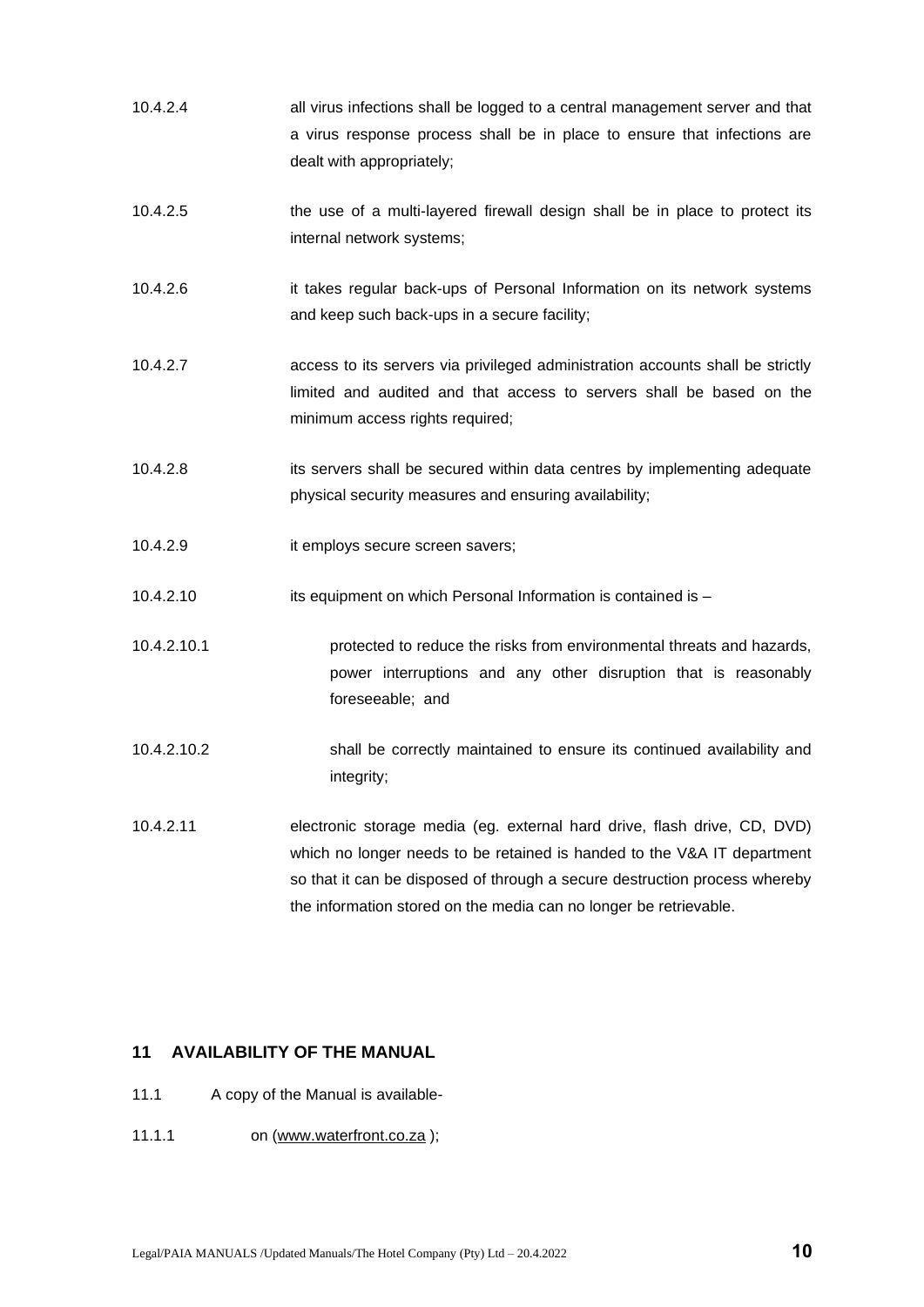- 11.1.2 at the head office of the V&A Waterfront for public inspection during normal business hours;
- 11.1.3 to any person upon request and upon the payment of a reasonable prescribed fee; and
- 11.1.4 to the Information Regulator upon request.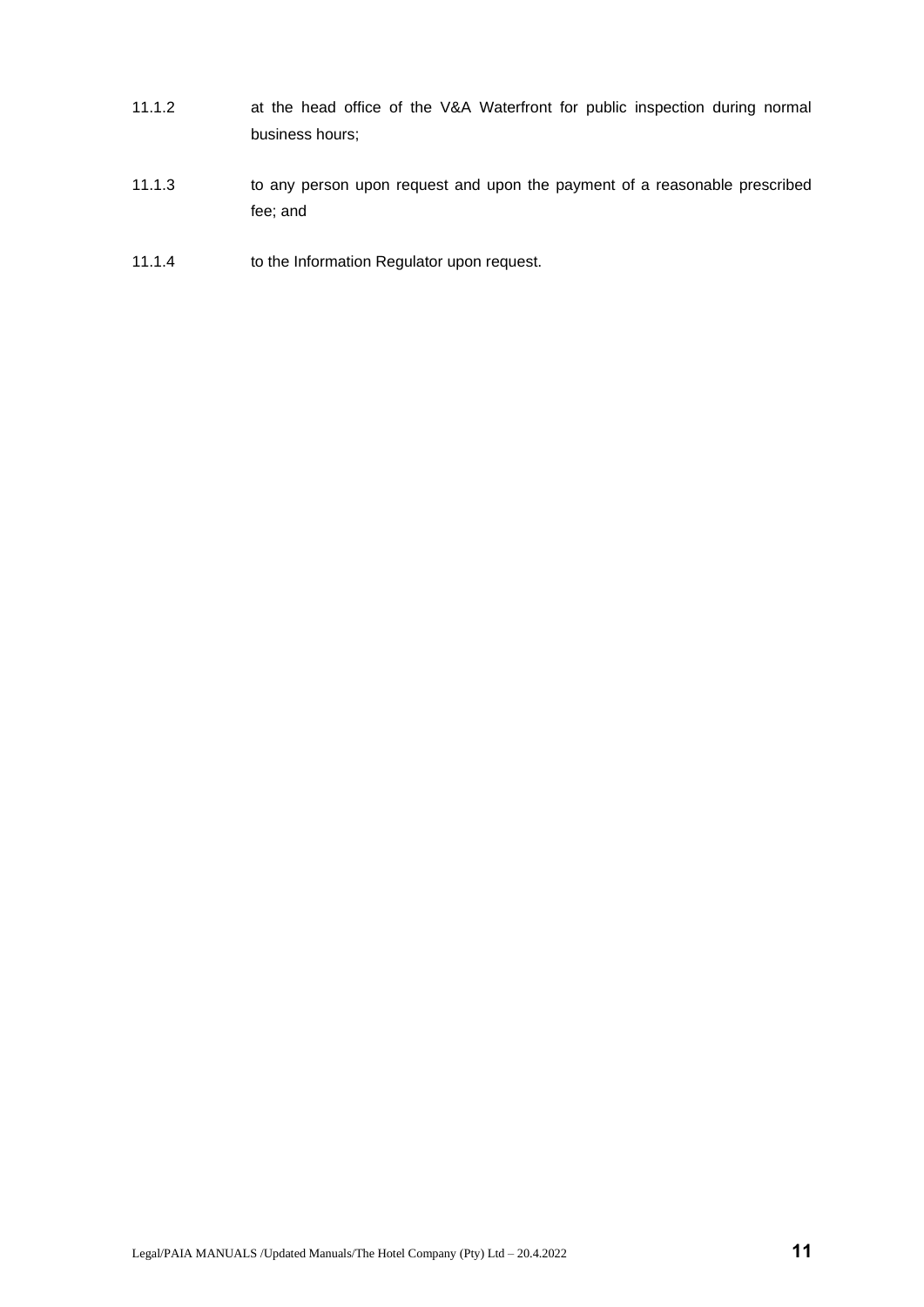## **PRESCRIBED FORM TO BE COMPLETED BY A REQUESTER**

## **FORM C**

## **REQUEST FOR ACCESS TO RECORDS OF PRIVATE BODY**

(Section 53(1) of the Promotion of Access to Information Act, No 2 of 2000)

#### **(Regulation 10)**

#### **A. Particulars of Private Body**

The Head:

#### **B. Particulars of Person requesting access to the record**

(a) *The particulars of the person who requests access to the records must be given below.*

- (b) *The address and/or fax number in the Republic to which information is to be sent must be given.*
- (c) *Proof of the capacity in which the request is made, if applicable, must be attached.*

| Full Name and                                                             |  |
|---------------------------------------------------------------------------|--|
|                                                                           |  |
| Identity                                                                  |  |
|                                                                           |  |
| Postal                                                                    |  |
|                                                                           |  |
|                                                                           |  |
| E-mail                                                                    |  |
|                                                                           |  |
| Capacity in which request is made, when made on behalf of another person: |  |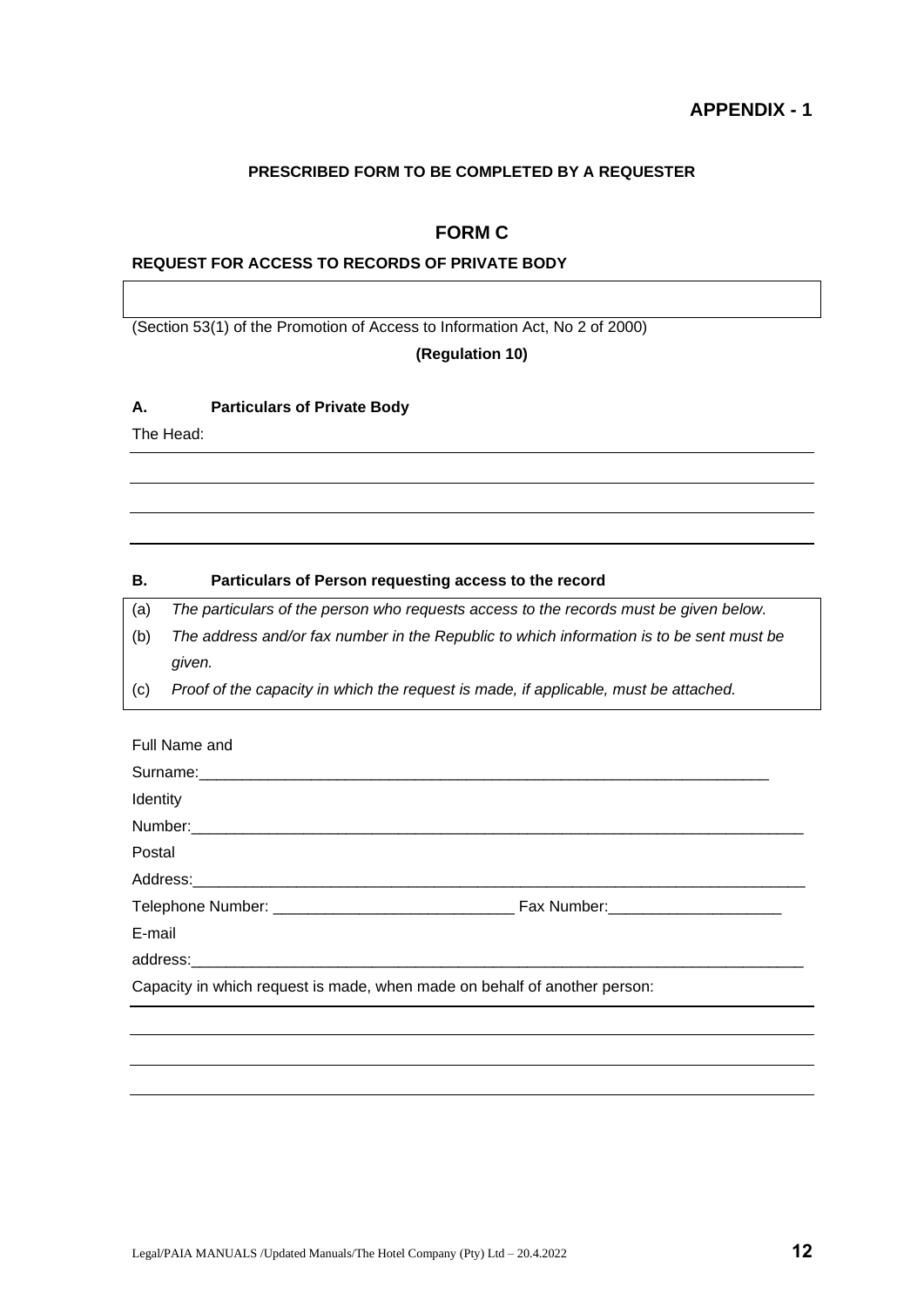## **C. Particulars of person of whose behalf request is made:**

*This section must be completed ONLY if a request for information is made on behalf of another person* 

\_\_\_\_\_\_\_\_\_\_\_\_\_\_\_\_\_\_\_\_\_\_\_\_\_\_\_\_\_\_\_\_\_\_\_\_\_\_\_\_\_\_\_\_\_\_\_\_\_\_\_\_\_\_\_\_\_\_\_\_\_\_\_\_\_\_\_\_\_\_\_\_\_\_\_\_\_\_

Full names and

Surname:

Identity Number:

## **D. Particulars of Record:**

(a) *Provide full particulars of the record to which access is requested, including the reference number if that is known to you, to enable the record to be located.*

(b) *If the provided space is inadequate please continue on a separate folio and attach it to this form. The requester must sign all the additional folios*

\_\_\_\_\_\_\_\_\_\_\_\_\_\_\_\_\_\_\_\_\_\_\_\_\_\_\_\_\_\_\_\_\_\_\_\_\_\_\_\_\_\_\_\_\_\_\_\_\_\_\_\_\_\_\_\_\_\_\_\_\_\_\_\_\_\_\_\_\_\_\_\_\_\_\_\_\_\_ \_\_\_\_\_\_\_\_\_\_\_\_\_\_\_\_\_\_\_\_\_\_\_\_\_\_\_\_\_\_\_\_\_\_\_\_\_\_\_\_\_\_\_\_\_\_\_\_\_\_\_\_\_\_\_\_\_\_\_\_\_\_\_\_\_\_\_\_\_\_\_\_\_\_\_\_\_\_ \_\_\_\_\_\_\_\_\_\_\_\_\_\_\_\_\_\_\_\_\_\_\_\_\_\_\_\_\_\_\_\_\_\_\_\_\_\_\_\_\_\_\_\_\_\_\_\_\_\_\_\_\_\_\_\_\_\_\_\_\_\_\_\_\_\_\_\_\_\_\_\_\_\_\_\_\_\_ \_\_\_\_\_\_\_\_\_\_\_\_\_\_\_\_\_\_\_\_\_\_\_\_\_\_\_\_\_\_\_\_\_\_\_\_\_\_\_\_\_\_\_\_\_\_\_\_\_\_\_\_\_\_\_\_\_\_\_\_\_\_\_\_\_\_\_\_\_\_\_\_\_\_\_\_\_\_

1. Description of the Record or relevant part of the record:

2. Reference number, if available:

3. Any further particulars of the record:

\_\_\_\_\_\_\_\_\_\_\_\_\_\_\_\_\_\_\_\_\_\_\_\_\_\_\_\_\_\_\_\_\_\_\_\_

| Е.  | Fees:                                                                                       |
|-----|---------------------------------------------------------------------------------------------|
| (a) | A request for access to a record, other than a record containing personal information about |
|     | yourself, will be processed only after a request fee has been paid.                         |
| (b) | You will be notified of the amount required to be paid as the request fee.                  |
| (c) | The fee payable for access to a record depends on the form in which the access is required  |
|     | and the reasonable time required to search for and prepare a record.                        |
| (d) | If you qualify for exemption of the payment of any fee, please state the reason therefore.  |

Reason for exemption of payment of the fee: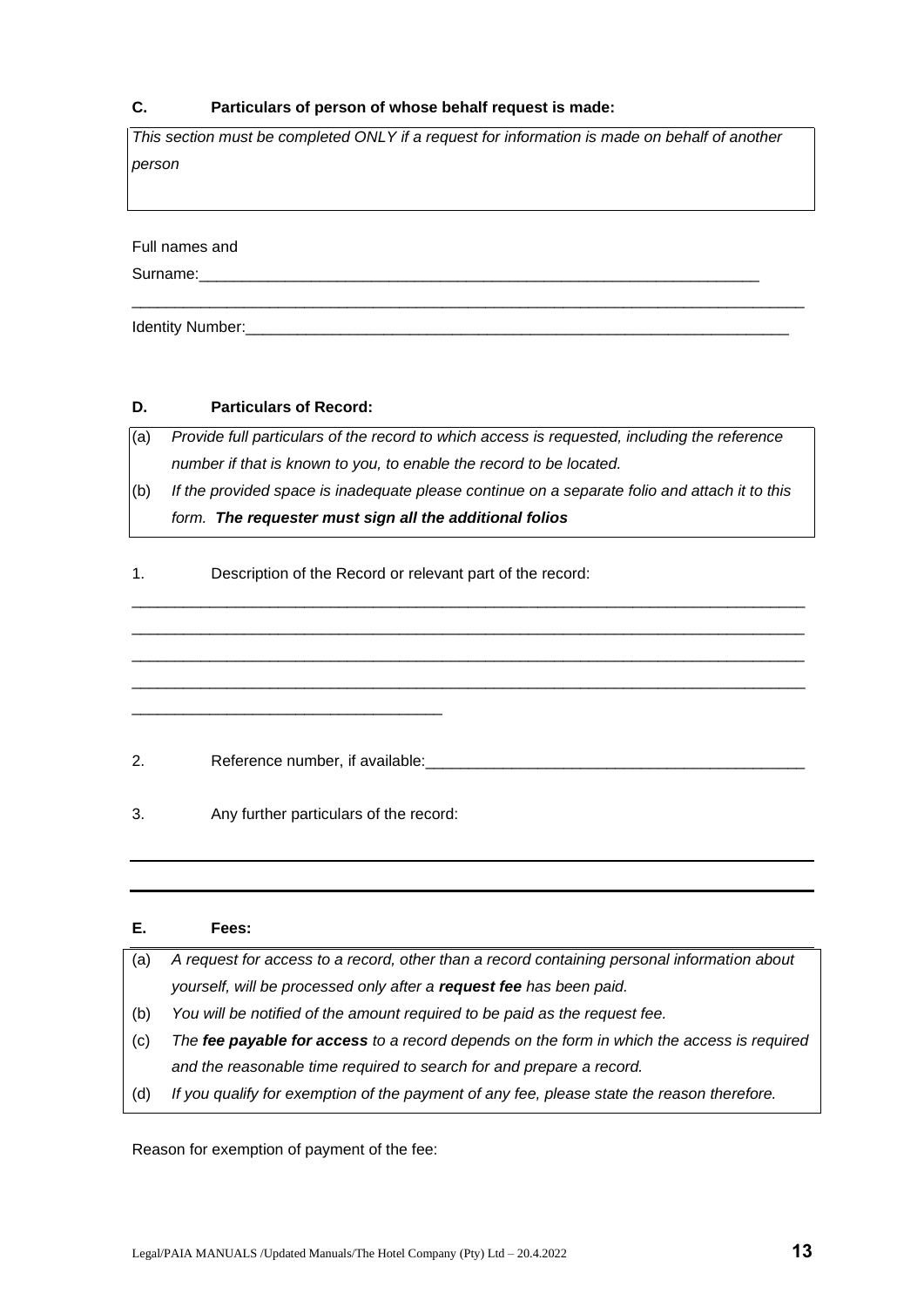| F. |  |  | Form of Access to the Record: |  |
|----|--|--|-------------------------------|--|
|    |  |  |                               |  |

\_\_\_\_\_\_\_\_\_\_\_\_\_\_\_\_\_\_\_\_\_\_\_\_\_\_\_

| If you are prevented by a disability to read, view or listen to the record in the form of access        |                                                                                               |  |  |  |  |  |
|---------------------------------------------------------------------------------------------------------|-----------------------------------------------------------------------------------------------|--|--|--|--|--|
| provided for in 1 to 4 below, state your disability and indicate in which form the record is required.  |                                                                                               |  |  |  |  |  |
| Disability:                                                                                             | Form in which record is required:                                                             |  |  |  |  |  |
|                                                                                                         |                                                                                               |  |  |  |  |  |
|                                                                                                         |                                                                                               |  |  |  |  |  |
|                                                                                                         |                                                                                               |  |  |  |  |  |
|                                                                                                         |                                                                                               |  |  |  |  |  |
|                                                                                                         |                                                                                               |  |  |  |  |  |
|                                                                                                         |                                                                                               |  |  |  |  |  |
| Mark the appropriate box with an "X"                                                                    |                                                                                               |  |  |  |  |  |
| NOTES:                                                                                                  |                                                                                               |  |  |  |  |  |
| (a)                                                                                                     | Compliance with your request for access in specified form may depend on the form in which     |  |  |  |  |  |
| the record is available.                                                                                |                                                                                               |  |  |  |  |  |
| (b)                                                                                                     | Access in the form requested may be refused in certain circumstances. In such a case you will |  |  |  |  |  |
| be informed if access will be granted in another form.                                                  |                                                                                               |  |  |  |  |  |
| The fee payable for access to the record, if any, will be determined partly by the form in which<br>(c) |                                                                                               |  |  |  |  |  |
| access is requested.                                                                                    |                                                                                               |  |  |  |  |  |
|                                                                                                         |                                                                                               |  |  |  |  |  |

\_\_\_\_\_\_\_\_\_\_\_\_\_\_\_\_\_\_\_\_\_\_\_\_\_\_\_\_\_\_\_\_\_\_\_\_\_\_\_\_\_\_\_\_\_\_\_\_\_\_\_\_\_\_\_\_\_\_\_\_\_\_\_\_\_\_\_\_\_\_\_\_\_\_\_\_\_\_ \_\_\_\_\_\_\_\_\_\_\_\_\_\_\_\_\_\_\_\_\_\_\_\_\_\_\_\_\_\_\_\_\_\_\_\_\_\_\_\_\_\_\_\_\_\_\_\_\_\_\_\_\_\_\_\_\_\_\_\_\_\_\_\_\_\_\_\_\_\_\_\_\_\_\_\_\_\_ \_\_\_\_\_\_\_\_\_\_\_\_\_\_\_\_\_\_\_\_\_\_\_\_\_\_\_\_\_\_\_\_\_\_\_\_\_\_\_\_\_\_\_\_\_\_\_\_\_\_\_\_\_\_\_\_\_\_\_\_\_\_\_\_\_\_\_\_\_\_\_\_\_\_\_\_\_\_

| 1. If the record is in written or printed form: |                  |  |                      |  |
|-------------------------------------------------|------------------|--|----------------------|--|
|                                                 | Copy of record * |  | Inspection of record |  |

| 2. If the record consists of visual images:                                                |                 |  |                      |  |                      |
|--------------------------------------------------------------------------------------------|-----------------|--|----------------------|--|----------------------|
| (This includes photographs, slides, video recordings, computer-generated images, sketches, |                 |  |                      |  |                      |
| etc.                                                                                       |                 |  |                      |  |                      |
|                                                                                            | View the images |  | Copy of the images * |  | Transcription of the |
|                                                                                            |                 |  |                      |  | images*              |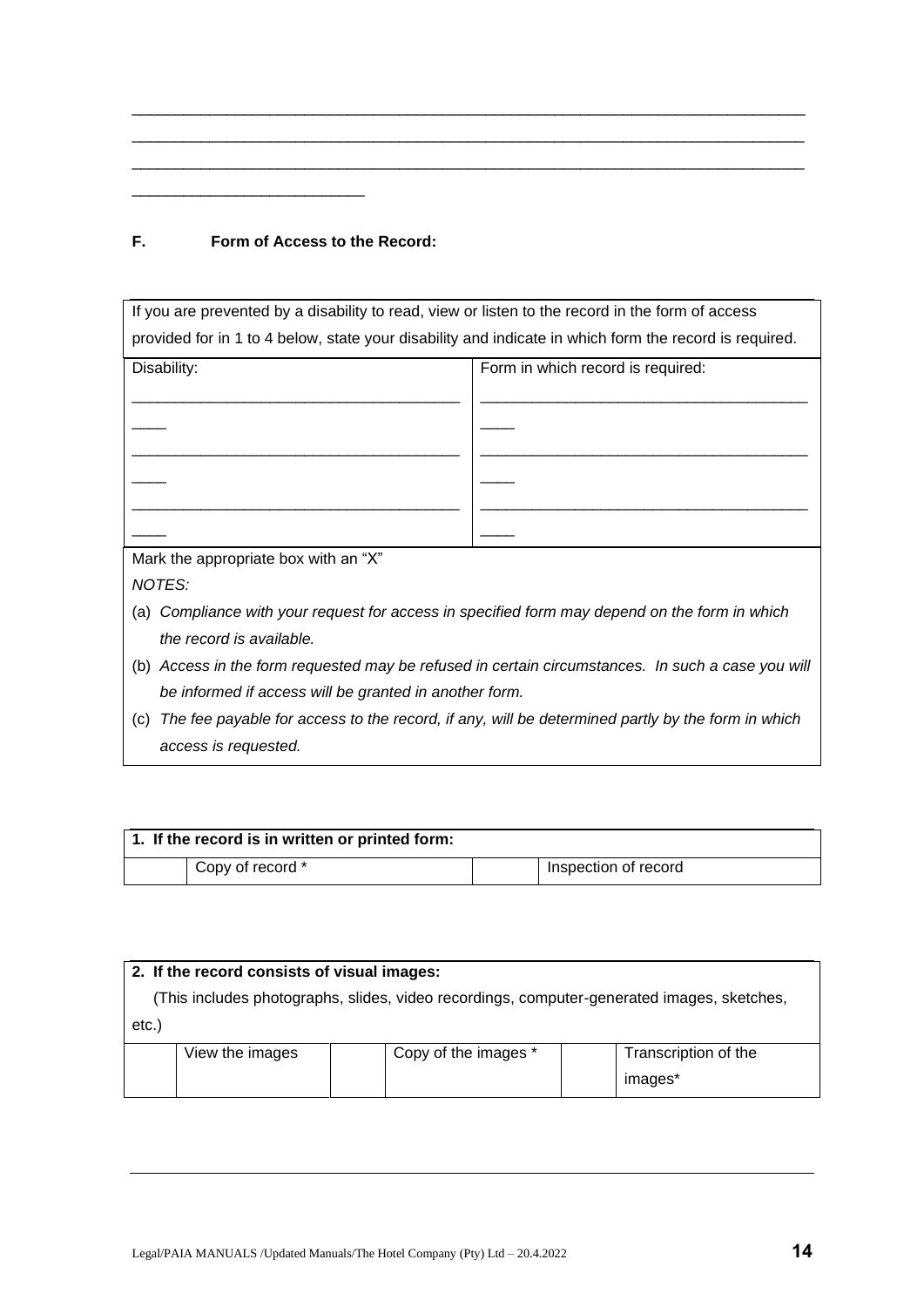| 3. If the record consists of recorded words or information which can be reproduced in |                          |                               |  |  |
|---------------------------------------------------------------------------------------|--------------------------|-------------------------------|--|--|
| sound:                                                                                |                          |                               |  |  |
|                                                                                       | Listen to the soundtrack | Transcription of soundtrack * |  |  |
|                                                                                       | (audio cassette)         | (written or printed document) |  |  |

| 4. If the record is held on computer or in an electronic or machine-readable form: |                 |  |                     |  |                            |
|------------------------------------------------------------------------------------|-----------------|--|---------------------|--|----------------------------|
|                                                                                    | Printed copy of |  | Printed copy of     |  | Copy in computer           |
|                                                                                    | record          |  | information derived |  | readable form * (stiffy or |
|                                                                                    |                 |  | from the record *   |  | compact disc)              |

| * If you requested a copy or transcription of a record (above), do you wish | YES. | <b>NO</b> |
|-----------------------------------------------------------------------------|------|-----------|
| the copy or transcription to be posted to you?                              |      |           |
| Postage is payable.                                                         |      |           |

## **G. Particulars of right to be exercised or protected:**

If the provided space is inadequate, please continue of a separate folio and attach it to this form *The requester must sign all the additional folios*

\_\_\_\_\_\_\_\_\_\_\_\_\_\_\_\_\_\_\_\_\_\_\_\_\_\_\_\_\_\_\_\_\_\_\_\_\_\_\_\_\_\_\_\_\_\_\_\_\_\_\_\_\_\_\_\_\_\_\_\_\_\_\_\_\_\_\_\_\_\_\_\_\_\_\_\_\_\_ \_\_\_\_\_\_\_\_\_\_\_\_\_\_\_\_\_\_\_\_\_\_\_\_\_\_\_\_\_\_\_\_\_\_\_\_\_\_\_\_\_\_\_\_\_\_\_\_\_\_\_\_\_\_\_\_\_\_\_\_\_\_\_\_\_\_\_\_\_\_\_\_\_\_\_\_\_\_

\_\_\_\_\_\_\_\_\_\_\_\_\_\_\_\_\_\_\_\_\_\_\_\_\_\_\_\_\_\_\_\_\_\_\_\_\_\_\_\_\_\_\_\_\_\_\_\_\_\_\_\_\_\_\_\_\_\_\_\_\_\_\_\_\_\_\_\_\_\_\_\_\_\_ \_\_\_\_\_\_\_\_\_\_\_\_\_\_\_\_\_\_\_\_\_\_\_\_\_\_\_\_\_\_\_\_\_\_\_\_\_\_\_\_\_\_\_\_\_\_\_\_\_\_\_\_\_\_\_\_\_\_\_\_\_\_\_\_\_\_\_\_\_\_\_\_\_\_ \_\_\_\_\_\_\_\_\_\_\_\_\_\_\_\_\_\_\_\_\_\_\_\_\_\_\_\_\_\_\_\_\_\_\_\_\_\_\_\_\_\_\_\_\_\_\_\_\_\_\_\_\_\_\_\_\_\_\_\_\_\_\_\_\_\_\_\_\_\_\_\_\_\_

Indicate which right is to be exercised or protected:

\_\_\_\_\_\_\_\_\_\_\_\_\_\_\_\_\_\_\_\_\_\_\_\_\_\_\_\_\_\_\_\_\_\_\_\_\_\_\_\_\_\_\_

1. Explain why the requested record is required for the exercising or protection of the aforementioned right:

## **H. Notice of decision regarding request for access:**

You will be notified in writing whether your request has been approved/denied. If you wish to be informed in another manner, please specify the manner and provide the necessary particulars to enable compliance with your request.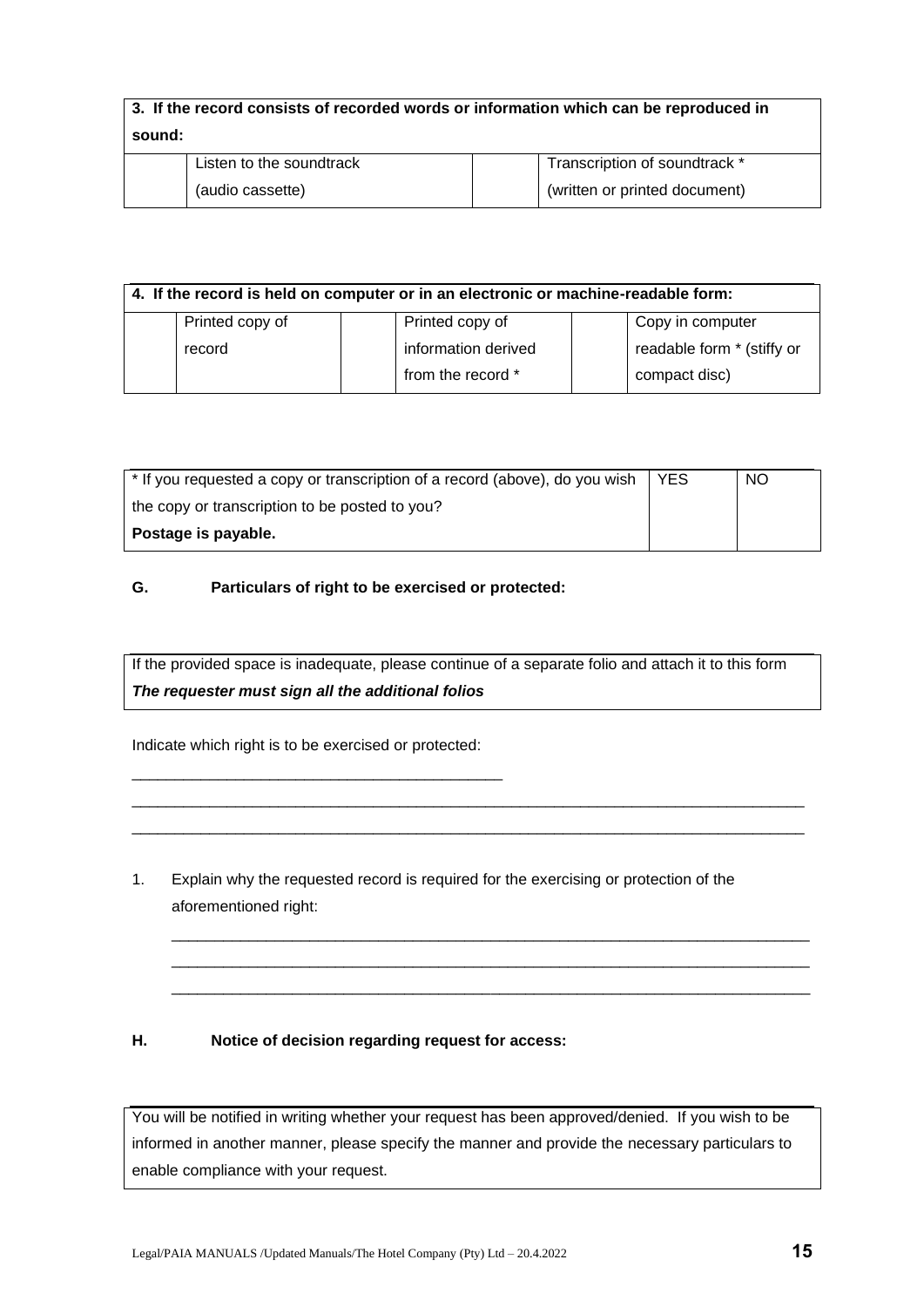How would you prefer to be informed of the decision regarding your request for access to the record?

\_\_\_\_\_\_\_\_\_\_\_\_\_\_\_\_\_\_\_\_\_\_\_\_\_\_\_\_\_\_\_\_\_\_\_\_\_\_\_\_\_\_\_\_\_\_\_\_\_\_\_\_\_\_\_\_\_\_\_\_\_\_\_\_\_\_\_\_\_\_\_\_\_\_\_\_\_\_ \_\_\_\_\_\_\_\_\_\_\_\_\_\_\_\_\_\_\_\_\_\_\_\_\_\_\_\_\_\_\_\_\_\_\_\_\_\_\_\_\_\_\_\_\_\_\_\_\_\_\_\_\_\_\_\_\_\_\_\_\_\_\_\_\_\_\_\_\_\_\_\_\_\_\_\_\_\_

| Signed at | this | day of |
|-----------|------|--------|
| 20        |      |        |

## SIGNATURE OF REQUESTER/PERSON ON WHOSE BEHALF REQUEST IS MADE

\_\_\_\_\_\_\_\_\_\_\_\_\_\_\_\_\_\_\_\_\_\_\_\_\_\_\_\_\_\_\_\_\_\_\_\_\_\_\_\_\_

\_\_\_\_\_\_\_\_\_\_\_\_\_\_\_\_\_\_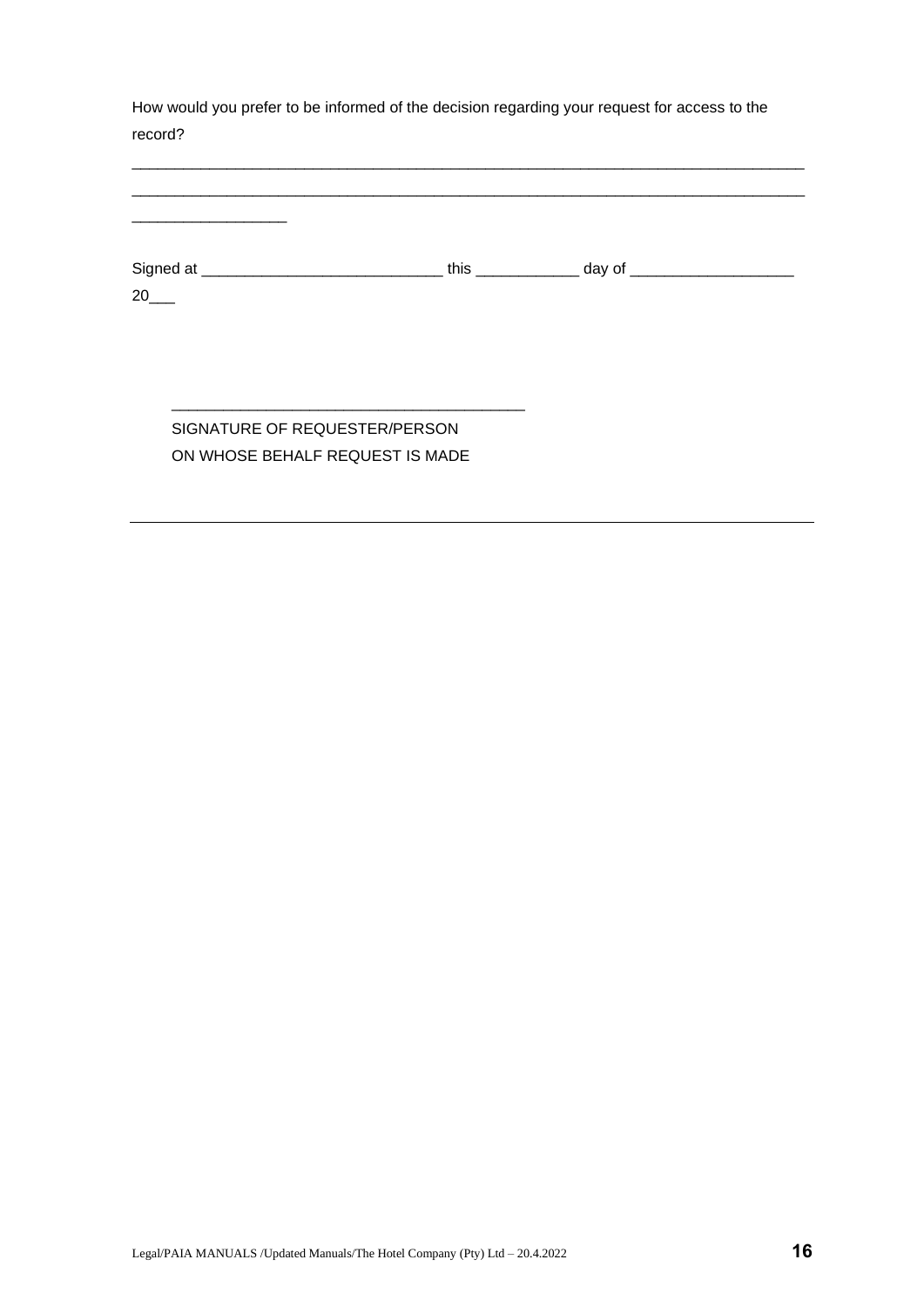## **APPENDIX – 2**

## **PRESCRIBED FEES**

#### **Request fees:**

Where a requester submits a request for access to information held by a Private Body on a person other that the requester himself/herself, a request fee in the amount of R140,00 is payable up-front and, in addition to the request fee, an access fee for search and preparation of the record (if applicable) may apply.

#### **Reproduction Fees**

Where the Private Body has voluntarily provided the Minister with a list of categories of records that will automatically be made available to any person requesting access thereto, the only charge that may be levied for obtaining such records, will be a fee for reproduction of the record in question.

#### **Access fees:**

An access fee is payable in all instances where a request for access to information is granted, except in those instances where payment of an access fee is specially excluded in terms of the Act or an exclusion is determined by the Minister in terms of Section 54 (8).

THE APPLICABLE FEES FOR ACCESS/REPRODUCTION AS REFERRED TO ABOVE ARE:

|           |                                                                         | R                |
|-----------|-------------------------------------------------------------------------|------------------|
|           | For every photocopy of an A4-size page or part thereof                  | 2.00             |
| $\bullet$ | For every printed copy of an A4-size page or part thereof held on a     |                  |
|           | computer or in electronic or machine readable form                      | 2.00             |
|           | For a copy in a computer-readable form on                               |                  |
|           | - flash drive                                                           | 40.00            |
|           | - Compact disc provided by requestor                                    | 40,00            |
|           | - Compact Disc provided to requestor                                    | 60.00            |
|           | A transcription of visual images, for an A4-size page or part thereof   | service to be    |
|           |                                                                         | outsourced and   |
|           |                                                                         | depends on       |
|           |                                                                         | quotation from   |
|           |                                                                         | service provider |
|           | For a copy of visual images                                             | service to be    |
|           |                                                                         | outsourced and   |
|           |                                                                         | depends on       |
|           |                                                                         | quotation from   |
|           |                                                                         | service provider |
|           | A transcription of an audio record, for an A4-size page or part thereof | 24,00            |
|           |                                                                         |                  |